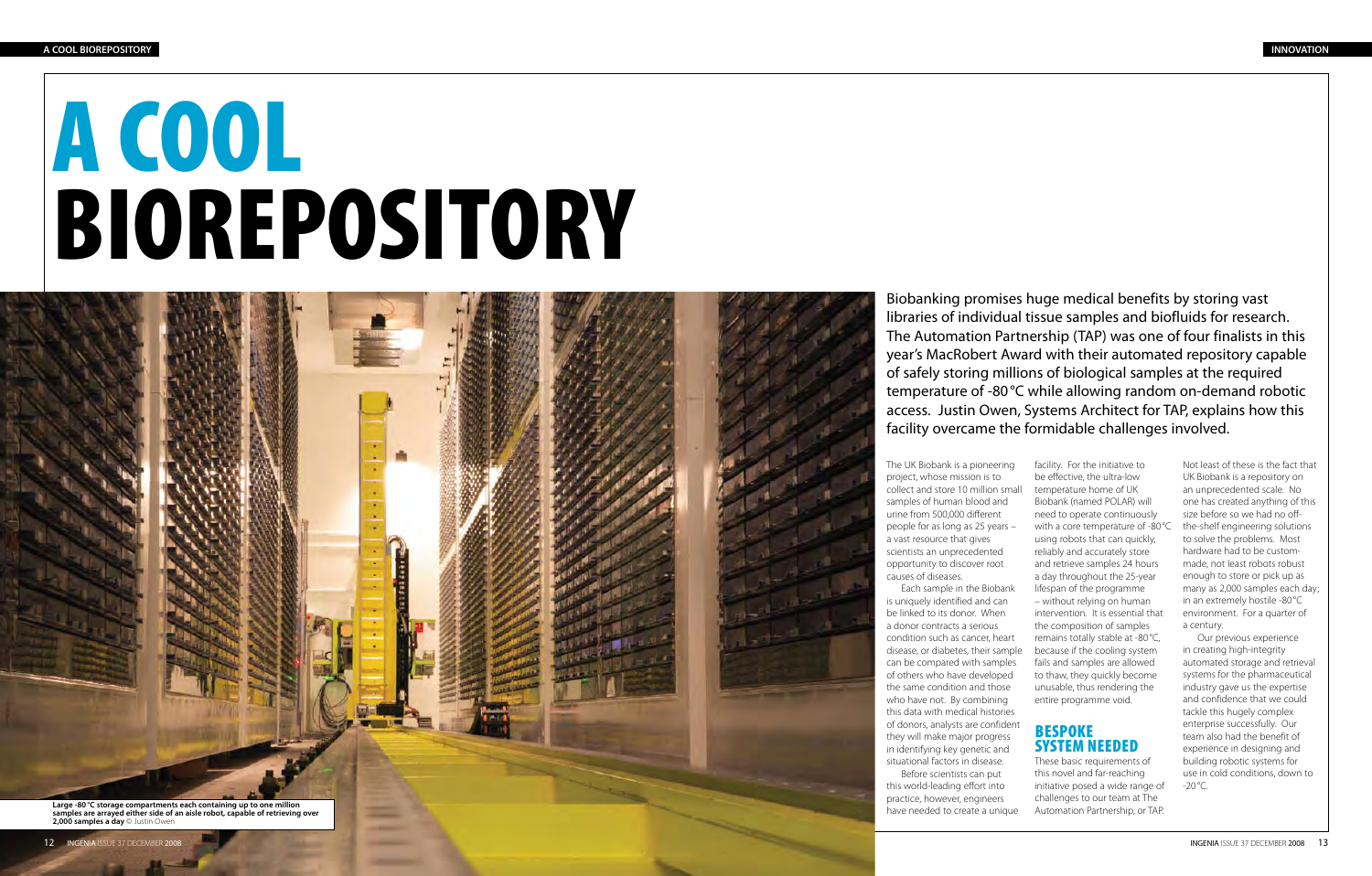repair (often using proprietary knowledge) that may not be available for the next 25 years.

#### LN2

Instead, TAP and UK Biobank explored the viability of using liquid nitrogen as a refrigerant and elected to opt for this approach. Liquid nitrogen is injected into heat exchangers in the sample storage chambers and delivers powerful advantages over mechanical refrigeration. Our target storage temperature could be reached easily (liquid nitrogen boils at -196 °C) and we would benefit from fast cool-down and recovery rates, effectively giving unlimited cooling capacity.

Nitrogen gas pressurises the storage tanks, causing the liquid to flow when a valve is opened. Excess pressure is relieved by a pressure relief valve fitted to the tank. There is a great simplicity of design, with no highly stressed components and very few moving parts – in fact, no moving parts or serviceable items at all in the crucial ultra-low temperature cabinets containing the precious samples. Liquid nitrogen also provides clear benefits in terms of efficiency, absence of waste heat, quietness of operation and cost of ownership. These advantages appeared compelling – but nothing on this scale had been attempted before. So we undertook

*Conventional single-compressor refrigeration systems typically can only achieve temperatures of about -40°C. To produce lower temperatures, a two-stage cascade refrigeration system is required, requiring two different refrigerants.* 

# Engineering Cool

Cooling for POLAR is provided by liquid nitrogen in a closedloop system, the largest and most advanced of its kind in the world. This system is selfpressurised and self-pumping and was deemed far more reliable than conventional mechanical refrigeration (and cheaper in terms of capital costs).

The box-within-a-box design provides a very high-integrity cold-room that prevents the ingress of the big enemy in this business – moisture. The outer 'box' is constantly being purged with air that has a moisture content of just two parts per million. This retards icing, which if it were to build up

large-scale, low-temperature storage systems: mechanical refrigeration. Conventional single-compressor refrigeration systems typically can only achieve temperatures of about -40°C. To produce lower temperatures, a two-stage cascade refrigeration system is required, requiring two different refrigerants.

could degrade the refrigeration process and endanger the longterm integrity of the bank and all its samples. Moisture also causes frost, which if it were to develop on the drawers would prevent the robot from reading the bar-codes on the sample racks – a basic but very real challenge that was essential to address.

Two 50,000-litre tanks feed liquid nitrogen through dual-redundant pipework to evaporators mounted inside the outer box in a way that ensures any ice that may ultimately build up at this coldest point of the system can be easily removed (ice this dry has the consistency of icing sugar). Similarly, all other routine-maintenance items are fitted externally.

**gas is directed out of the building**  .<br>© The Automation Partnership

The store operates in two modes, the core inner box running at -80°C surrounded by an air gap within the confines of the outer box, with its -20°C temperature. This is manned by two robots, one of which receives and hands back samples to the outside world (through an air-lock to an anteroom of the outer chamber) and trundles rapidly back and forth between the two facing tiled-wall cabinets, inserting and withdrawing racks of samples into and from the right drawers. Its workmate cherry picks individual samples from racks on request for delivery to researchers.

#### Keep it simple

UK Biobank, based in Stockport as a host project of the University of Manchester, invited us to tender for the project in 2004. We responded with proposals within three weeks and were nominated as the preferred vendor. One key priority we pursued right from the start was to minimise the number of moving parts, particularly in the refrigeration system. This system is designed to provide consistent and continuous performance for 25 years so simplicity and reliability are essential.

This is why we opted to break with convention and discard the only method of refrigeration currently in widespread use in

To keep an archive of this size at -80°C would require driving the efficiency of a two-stage cascade refrigeration system very close to its limit. To sharpen the risk further, its associated complexity, plus its narrow margin for loss of performance, would impose a very high cost of in-service maintenance, with the need for specialist servicing and